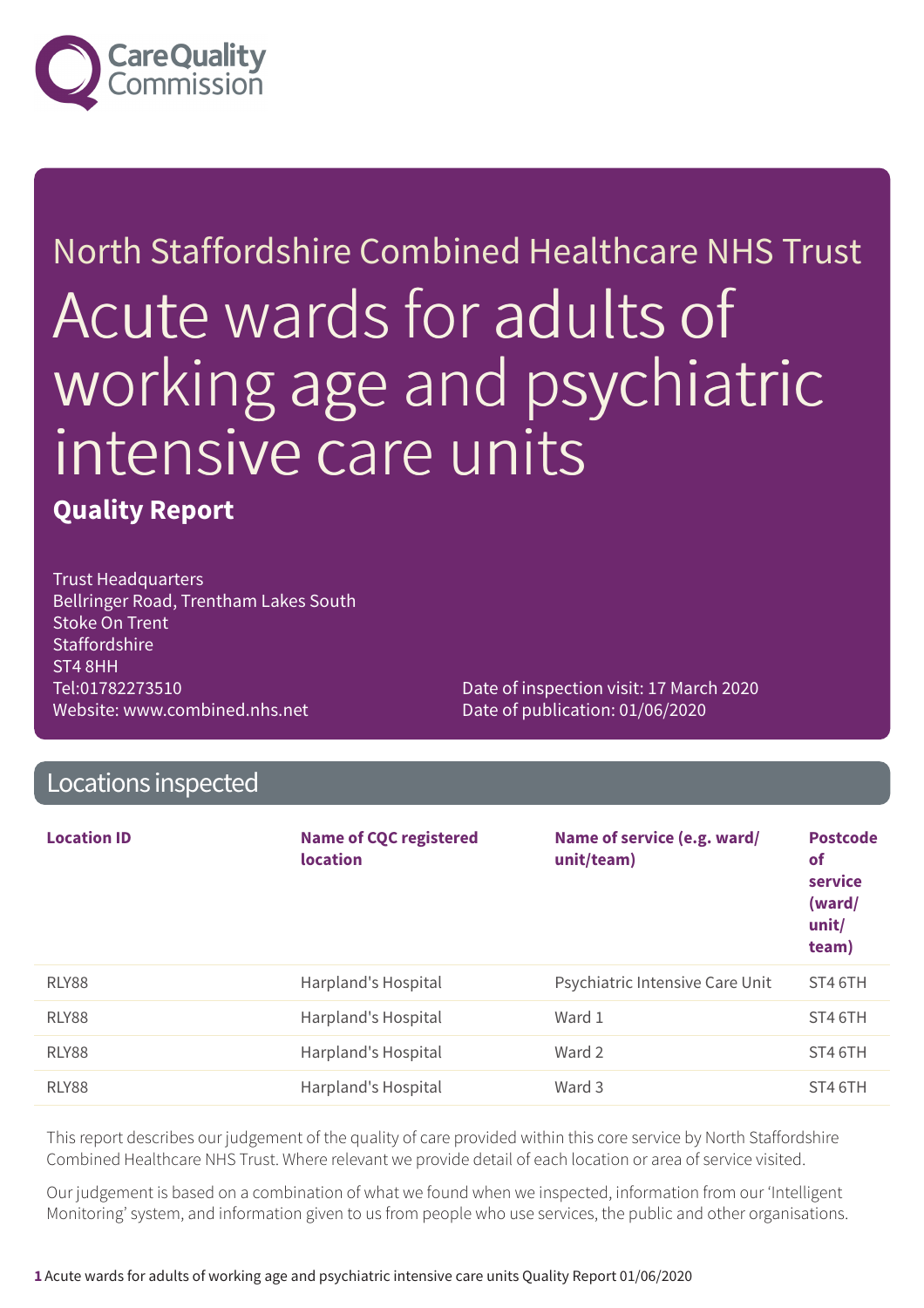Where applicable, we have reported on each core service provided by North Staffordshire Combined Healthcare NHS Trust and these are brought together to inform our overall judgement of North Staffordshire Combined Healthcare NHS Trust.

#### **Mental Health Act responsibilities and Mental Capacity Act / Deprivation of Liberty Safeguards**

We include our assessment of the provider's compliance with the Mental Health Act and Mental Capacity Act in our overall inspection of the core service.

We do not give a rating for Mental Health Act or Mental Capacity Act; however we do use our findings to determine the overall rating for the service.

Further information about findings in relation to the Mental Health Act and Mental Capacity Act can be found later in this report.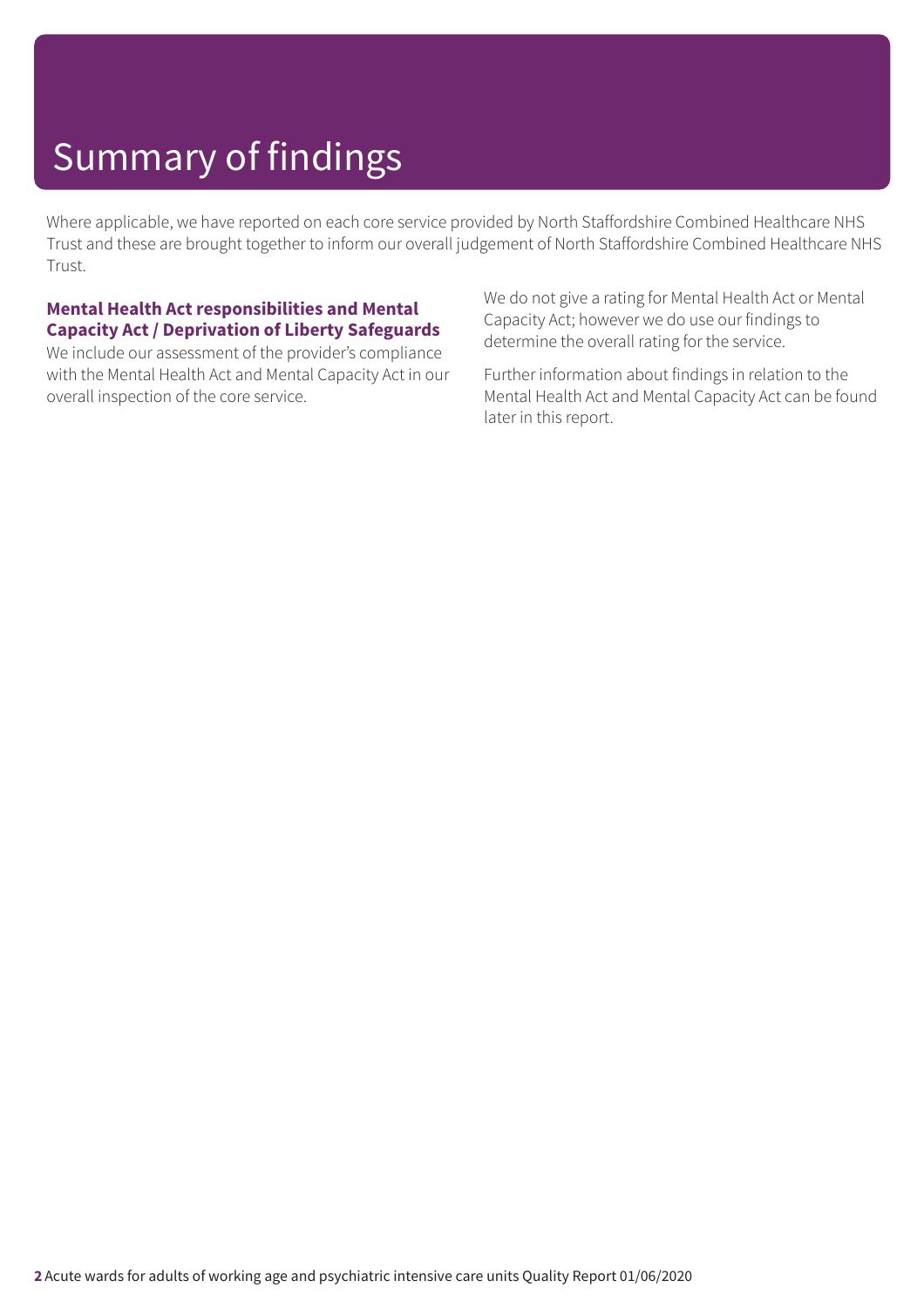### Contents

| Summary of this inspection             | Page           |
|----------------------------------------|----------------|
| Overall summary                        | $\overline{4}$ |
| Information about the service          | 5              |
| Our inspection team                    | 5              |
| Why we carried out this inspection     | 5              |
| How we carried out this inspection     | 5              |
| Areas for improvement                  | 6              |
| Detailed findings from this inspection |                |
| Findings by our five questions         | 7              |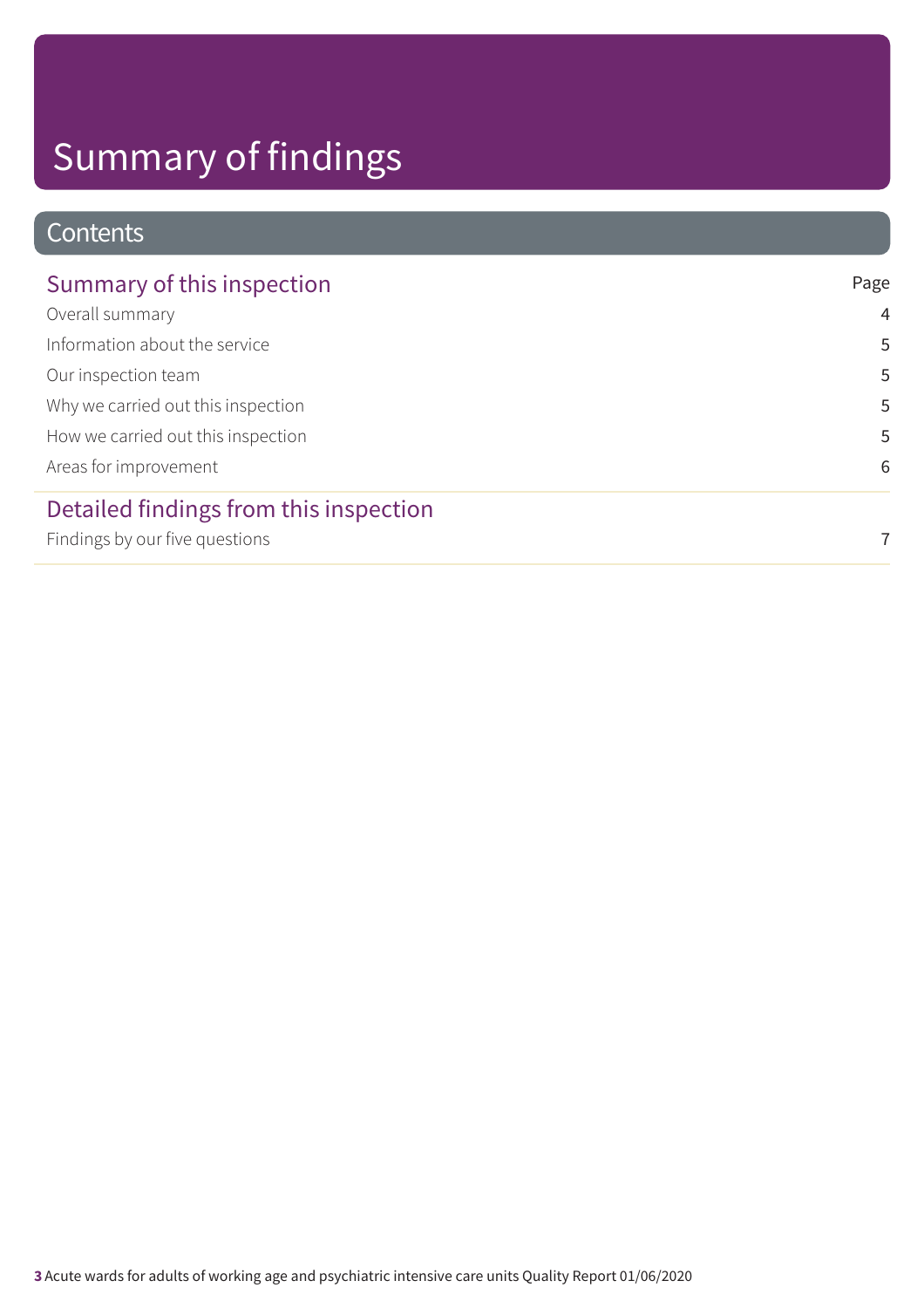### Overall summary

Following two serious incidents on the acute wards and psychiatric intensive care unit in January and October 2019, trust investigations had led to recommendations to improve the use of clinical observations and clinical risk management. In the absence of a routine re-inspection of the wards due to Corona Virus the CQC carried out a focused inspection of the service on 17 March 2020 for assurances that these improvements had been put in place. We found:

- Staff assessed and managed risks to patients and themselves well. Comprehensive risk assessments were completed for all patients, regularly reviewed and updated when new incidents occurred.
- Risk information was effectively handed over between staff, verbally at a meeting at the beginning of each nursing shift, in a written handover document and in the main case notes for each patient. The handover information was updated each shift to reflect any changes in a patient's presentation.
- Staff understood the trust's policy on performing supportive clinical observations. They had received training at induction or following the updates made to the trust policy in the summer of 2019. They understood the different levels of observation and how to record their observations and evidence engagement with the patient or signs of life when asleep.
- The approach taken to patients with a history of self harming behaviour in using flexible intermittent observations, as observing patients at predictable times can provide the opportunity to plan or engage in harmful activities, was well understood. We found staff followed the trust policy and recorded observations to reflect the changing times.
- The wards had a good track record on reviewing incidents. The service managed patient safety incidents well. Staff recognised incidents and reported them appropriately. Managers investigated incidents and shared lessons learned with the whole team and the wider service.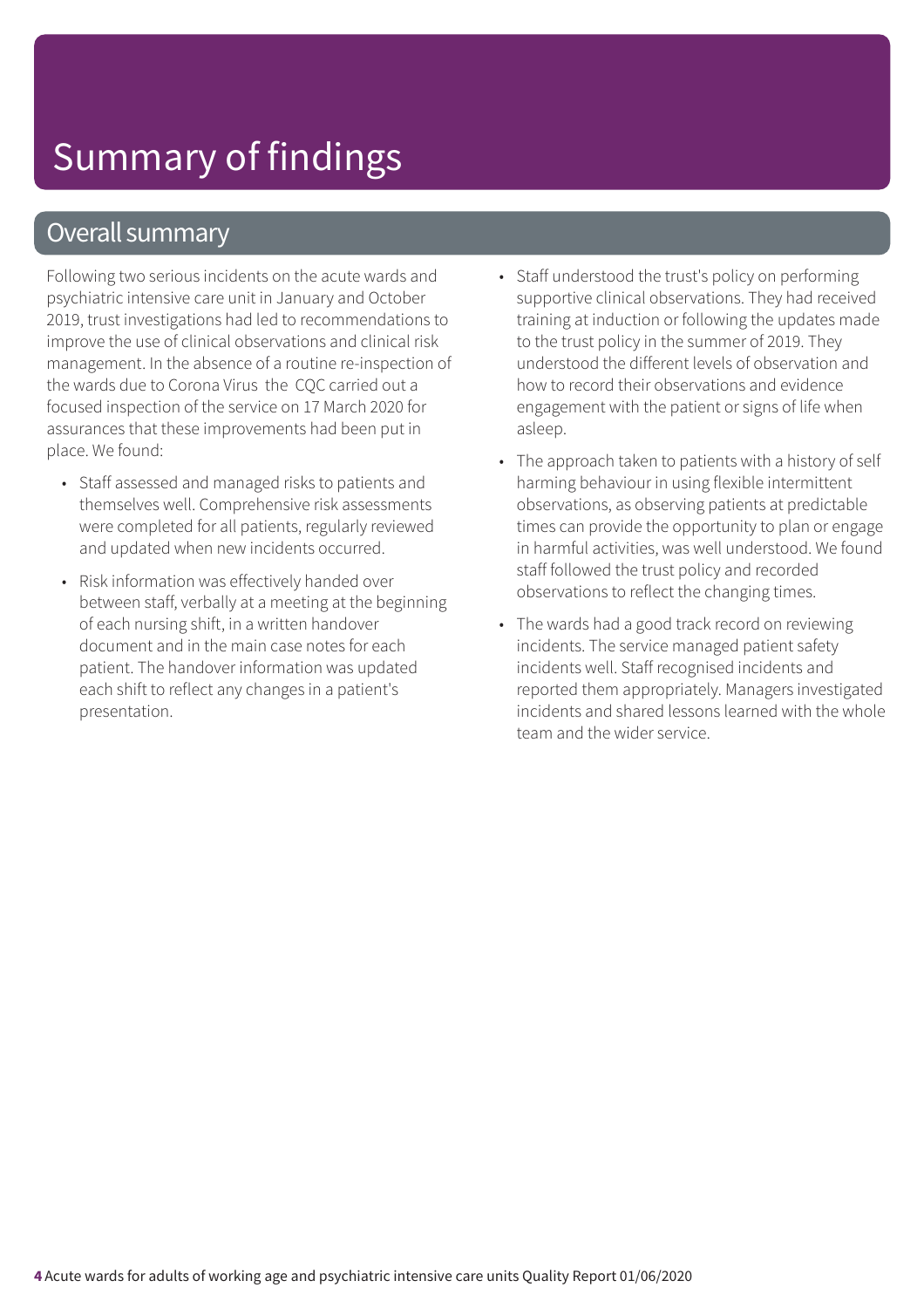### Information about the service

The acute wards for adults of working age provided by North Staffordshire Combined Healthcare NHS Trust are part of the trust's acute division. Services are provided for patients admitted informally and or detained under the Mental Health Act 1983.

There are three acute wards based at Harplands Hospital:

- Ward 1 is a mixed-sex ward with 14 beds, although at the time of inspection was all male
- Ward 2 is a male ward with 22 beds
- Ward 3 is a female ward with 22 beds.

In addition, a psychiatric intensive care unit (PICU) had opened in October 2018 and provided care for six patients.

During this inspection, we visited all three acute wards and the PICU.

At our last inspection, the wards had one key question (safe) rated as requires improvement and the other key questions (effective, caring, responsive and well led) rated as good.

Our previous inspection between 2 and 4 October 2017 was unannounced (staff did not know we were coming) to enable us to observe routine activity. The report made one requirement on the service to improve the safety of care on the wards:

• The trust must ensure that topical medicines are clearly labelled for the use of a single patient to reduce infection risks and that opening dates of the medicines are monitored.

The provider had subsequently provided written assurances following that inspection that improvements had been made.

#### Our inspection team

The team that inspected the service comprised three CQC inspectors and an inspection manager.

#### Why we carried out this inspection

We inspected this service to secure assurance that the service was safe.

This was a focused inspection to ensure that improvements to clinical observations and the recording and communication of risk had been made following two serious incidents on the wards.

### How we carried out this inspection

To fully understand the experience of people who use services, we asked the following question of this service:

• Is it safe?

Before the inspection visit, we reviewed information that we held about the location. this included the information the provider had submitted as part of their preparation for the planned well led inspection of the trust in April 2020.

The inspection was unannounced and started at 5.30am in order to allow the inspection team time to interview the night staff and review their contemporaneous record keeping.

During the inspection visit, the inspection team:

• visited all three wards and the Psychiatric Intensive Care Unit at the hospital, and observed how staff were caring for patients;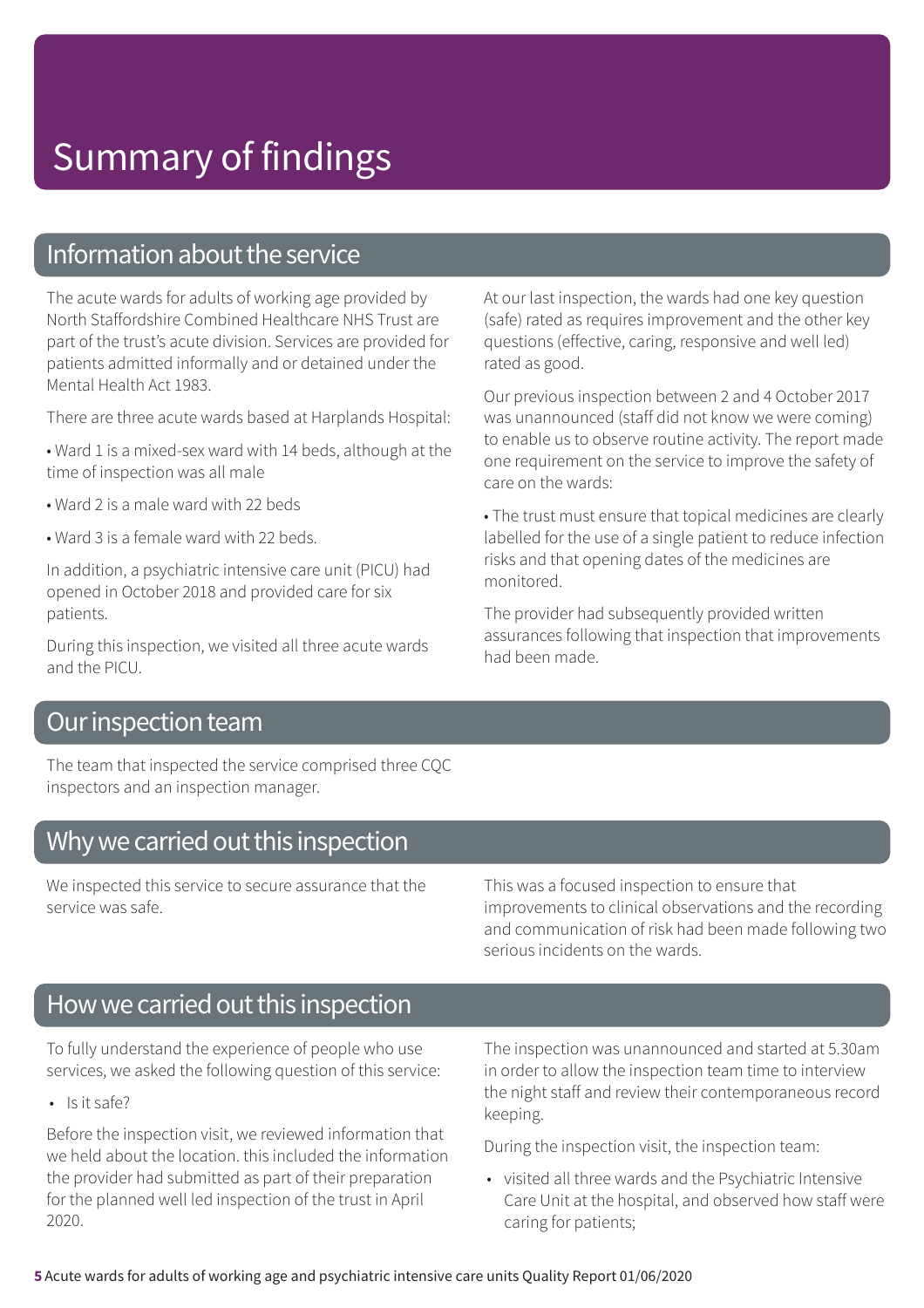- spoke with the managers or acting managers for each of the four wards;
- spoke with 19 other staff members; nine staff nurses, nine healthcare assistants and one student nurse ;
- attended and observed two shift hand-over meetings (Ward 3 and the Psychiatric Intensive Care Unit) and reviewed the hand over notes for the other two wards;
- Looked at 14 care and treatment records of patients including risk assessments and observation records on each ward for the previous week for all patients on all levels of observation.
- looked at a range of policies, procedures and other documents relating to the running of the service.

### Areas forimprovement

#### **Action the provider SHOULD take to improve**

- The provider should ensure staff use the 24 hour clock in recording the times of observations to maintain consistency and flow, and aid their review and use in audit. (Regulation 17 (2) (c))
- The provider should ensure signs of life are always recorded when observing patients are apparently asleep. (Regulation 12)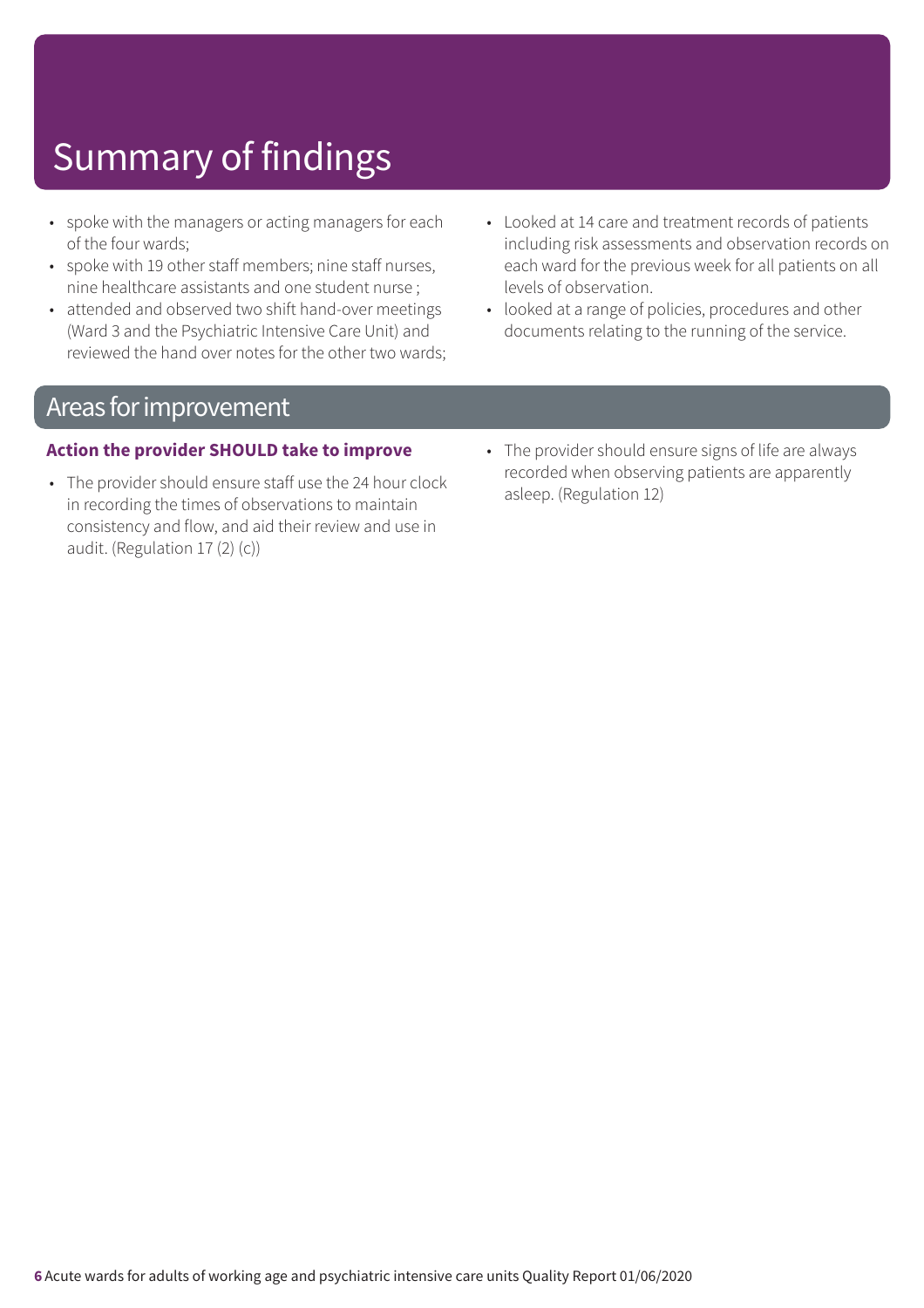## Are services safe?

By safe, we mean that people are protected from abuse\* and avoidable harm

\* People are protected from physical, sexual, mental or psychological, financial, neglect, institutional or discriminatory abuse

## **Our findings**

#### **Assessing and managing risk to patients and staff**

Staff assessed and managed risks to patients and themselves well and followed best practice in anticipating, de-escalating and managing challenging behaviour. There had been improvements in the use of clinical observations to ensure that assurances about a patient's wellbeing were accurately recorded and communicated.

#### **Assessment of patient risk.**

Staff completed risk assessments for each patient on admission / arrival, using a recognised tool, and reviewed this regularly, including after any incident.

All patients had a comprehensive risk assessment that drew on information from the patient's history prior to admission and their presentation on the ward. Staff used a recognised risk assessment tool. We found evidence that risk assessments were updated after incidents.

#### **Management of patient risk**

Staff knew about any risks to each patient and acted to prevent or reduce risks.

Staff identified and responded to any changes in risks to, or posed by, patients. As well as updating risk assessments following an incident, there were planned weekly nursing reviews of risk assessments and at the multidisciplinary team meetings.

Staff followed good policies and procedures for use of observation. Staff had a good knowledge of the observation policy and the reason for using different levels proportionate to risk. They knew how to escalate risks and when it was appropriate to use flexible intermittent observations in response to an individual's risk assessments. Observing patients at predictable times can provide the opportunity for them to plan or engage in harmful activities. This was taken into account when determining the frequency of observation required.

All ward staff had received training in the use of supportive clinical observations. This had been recently refreshed on commencement of a new trust wide observation policy in September 2019.

For those patients on level 3, one to one observation, Ward 1 staff kept a copy of the positive behaviour support plan with the observation for reference in case of escalating risk.

One change made following lessons learnt from the serious incident on the Psychiatric Intensive Care Unit (PICU) was for staff to always record signs of life when the patient was sleeping. Previously staff had recorded that patients appeared asleep but did not routinely record the patient was displaying signs of life. We found that staff both understood this requirement and would enter a bedroom to check for signs of life if not immediately obvious from the bedroom door. Where risk indicated they would also check if the airway was clear and there was no ligature. Staff had been issued with specialised red light flashlights to complete these checks and reduce any disturbance to the patient.

We performed an immediate check on observation records at our arrival on the wards during the night shift. We found that all records were up to date and an accurate reflection of the patient's location and wellbeing. Not all records had a sign of life recorded at every check and this was an area for further improvement. Staff gave us verbal assurance that these checks were made.

Staff told us that they would only ever take on intermittent observations for a maximum of two patients. That allowed time for staff to move around the ward to locate patients and opportunity for some engagement with each patient.

In most cases we found clear documentation for the reasons to increase or decrease levels of observation. Observation records were subject to audit and improvements suggested as a result. We found in our review of observation records it was not always clear how sheets followed one another as times were recorded without any indicator of the time being ante or post meridian.

We found that risk information was clearly communicated between shifts. The daily handover report was updated between each shift. Key information about each patient was recorded in the handover record, this included any known allergies, current risks and detail of any recent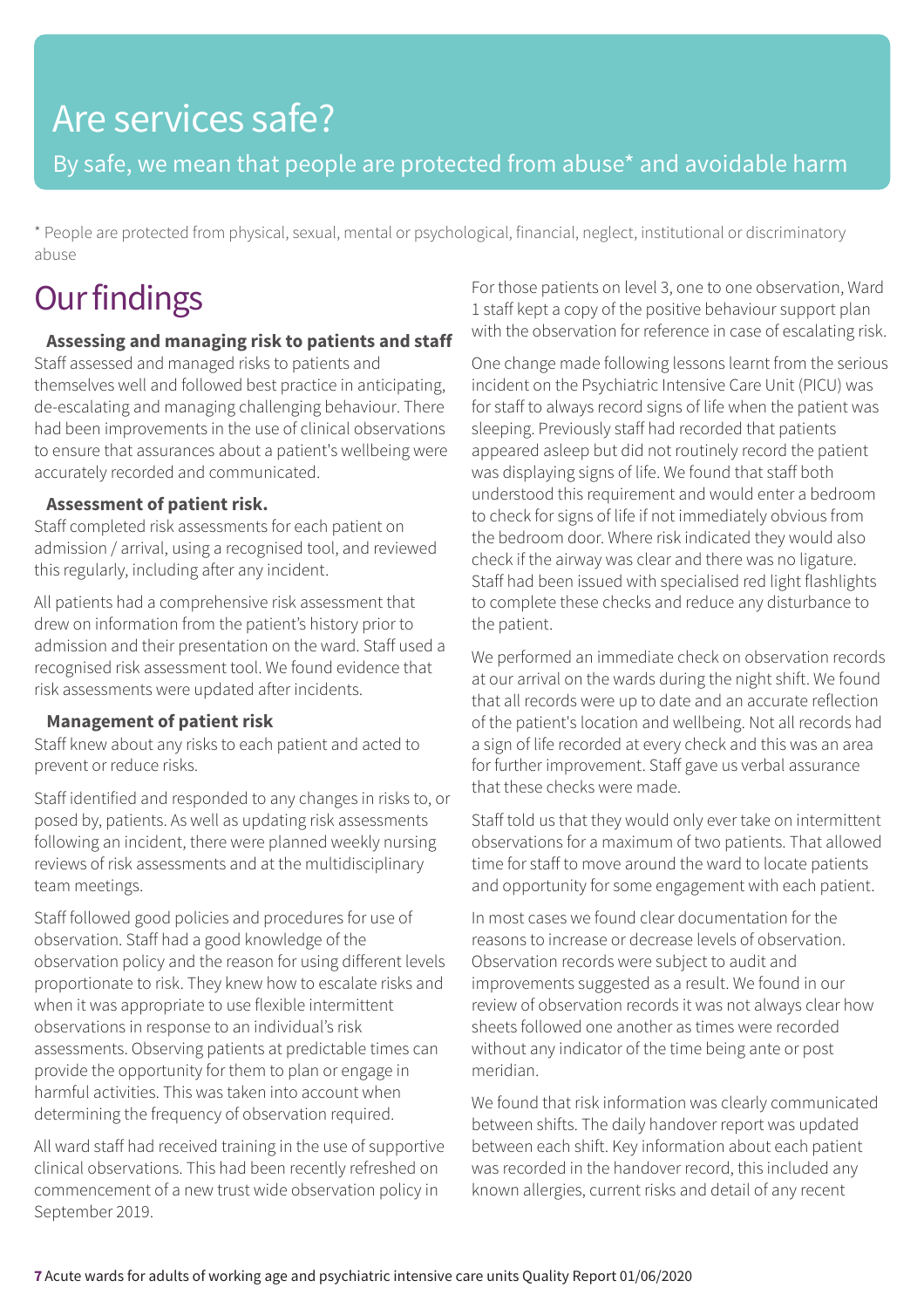### Are services safe?

#### By safe, we mean that people are protected from abuse\* and avoidable harm

incidents. There was also a note of any current actions and tasks to be completed to progress the patient's care. Physical healthcare risks were also recorded and the need and frequency of any physical observations.

We sat in on two handover meetings from the night to the day shift. In both staff were actively involved in discussion, asking questions to clarify information when required. Any changes in a patient's presentation, risks and care plans were highlighted verbally. On the psychiatric intensive care unit where a patient had been admitted overnight a full summary of risk was presented to the incoming staff.

Staff on all wards carried personal alarms which they could use to summon help in the case of need. Staff would respond if not involved in constant observations and the alarm would also summon help from other wards. Patients could also activate alarms in their rooms and bathrooms to summon help.

#### **Track record on safety**

The service had a good track record on responding to and learning from incidents.

Between 1 November 2018 and 31 October 2019 there were three serious incidents reported by this service. Of the total number of incidents reported, the most common type of incident was 'apparent/actual/suspected self-inflicted harm meeting Serious Incident criteria' with two. One of the unexpected deaths was an instance of apparent/ actual/suspected self-inflicted harm meeting SI criteria. Serious incidents where a patient had died were referred for external review. Those reviews followed the national learning from deaths guidance and had input from the families involved and the local clinical commissioning group.

The number of serious incidents reported during this inspection was lower than the 11 reported at the last inspection for the year 1 September 2017 and 31 August 2018. The service had reduced serious incidents resulting from falls and physical healthcare concerns through targeted training for staff and specialist risk assessments for those patients at risk..

A 'never event' is classified as a wholly preventable serious incident that should not happen if the available preventative measures are in place. This service reported no never events during this reporting period.

#### **Reporting incidents and learning from when things go wrong**

The service managed patient safety incidents well. Staff recognised incidents and reported them appropriately. Managers investigated incidents and shared lessons learned with the whole team and the wider service. .

Staff raised concerns and reported incidents and near misses in line with trust/provider policy.

Staff reported serious incidents clearly and in line with trust policy. Serious incidents were reported to the national Strategic Executive Information System (STEIS) and local clinical commissioning group. The trust board had oversight of serious incidents in the trust.

Managers debriefed and supported staff after any serious incident. Staff on ward 3 reported positively on the support received following the serious incident on that ward.

Managers investigated incidents thoroughly. Patients and their families were involved in these investigations.

Staff received feedback from investigation of incidents, both internal and external to the service. Lessons learnt from incidents were regularly shared with staff and training was organised to support any new or changing policies.

Staff met to discuss the feedback and look at improvements to patient care. Clinical staff from across the inpatient wards at the Harplands Hospital, which also included older adult and neuro psychiatric care, met monthly to discuss improvements. The patient safety team provided feedback on the progress of any investigations and immediate lessons learnt at the 72 hour report stage following an incident.

There was evidence that changes had been made as a result of feedback. The trust wide policy on the use of supportive clinical observations had been revised to incorporate learning from the serious incident on the Psychiatric Intensive Care Unit following an external review. A new policy had been agreed in September 2019 and training for all staff across the inpatient services had been organised to support it implementation. The changes provided additional clarity of individual roles and responsibilities relating to safe and supportive observation and engagement.